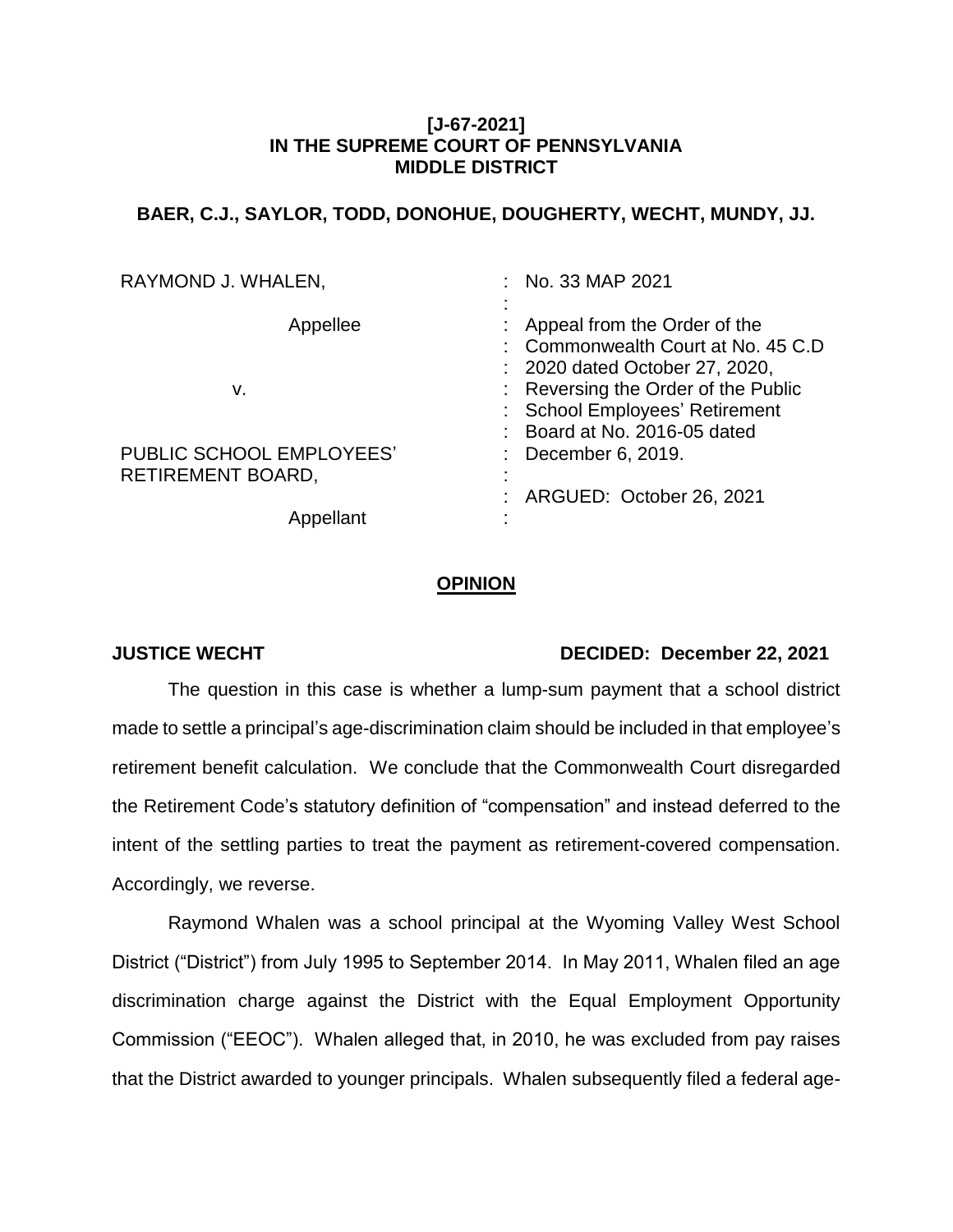discrimination action in the Middle District of Pennsylvania in which he sought, among other things, back pay and compensatory damages.

In June 2014, Whalen and the District entered into a settlement agreement, which provided, in relevant part, that:

[the District] agrees to pay \$15,000, in the form of a salary enhancement in full and final settlement of this matter to [Whalen] and \$5,000 in full and final settlement of attorney's fees and costs to [Whalen's] attorney . . . . [The District] will cause the salary enhancements to be made before the end of business on June 30, 2014, and will make such payment and withholdings as are required in the normal course of payroll payments. It is the intent of the parties that this salary adjustment be income qualified for full pension credit by PSERS to be allocated to the year 2013-2014.

Settlement Agreement & Release, 6/27/2014, at 2 (R.R. 63a).

 $\overline{a}$ 

According to the settlement agreement, the \$15,000 payment to Whalen constitutes "a full and final release of all claims of every nature and kind whatsoever and that it releases all claims for injuries, losses, and damages that are presently known or suspected and all claims for injuries, losses, and damages that are not presently known or suspected but which may later develop or be discovered." *Id.* at 3. The agreement also required Whalen to "submit an irrevocable letter of retirement from his employment with the [District] to be effective September 24, 2014." *Id.*

Consistent with the settlement agreement, Whalen signed a separate document irrevocably retiring from the District effective September 24, 2014. After Whalen's retirement, the Public School Employees' Retirement System ("PSERS") sent him a Retirement Benefit Letter stating that his final average salary ("FAS") for benefit calculation purposes was \$89,726.48—an amount that did not include the District's \$15,000 settlement payment.<sup>1</sup>

<sup>1</sup> FAS is a major component of the pension benefit formula, with a higher FAS generally equating to a higher monthly pension benefit. Though the calculation varies depending on a member's "class of service," most retirement-eligible PSERS members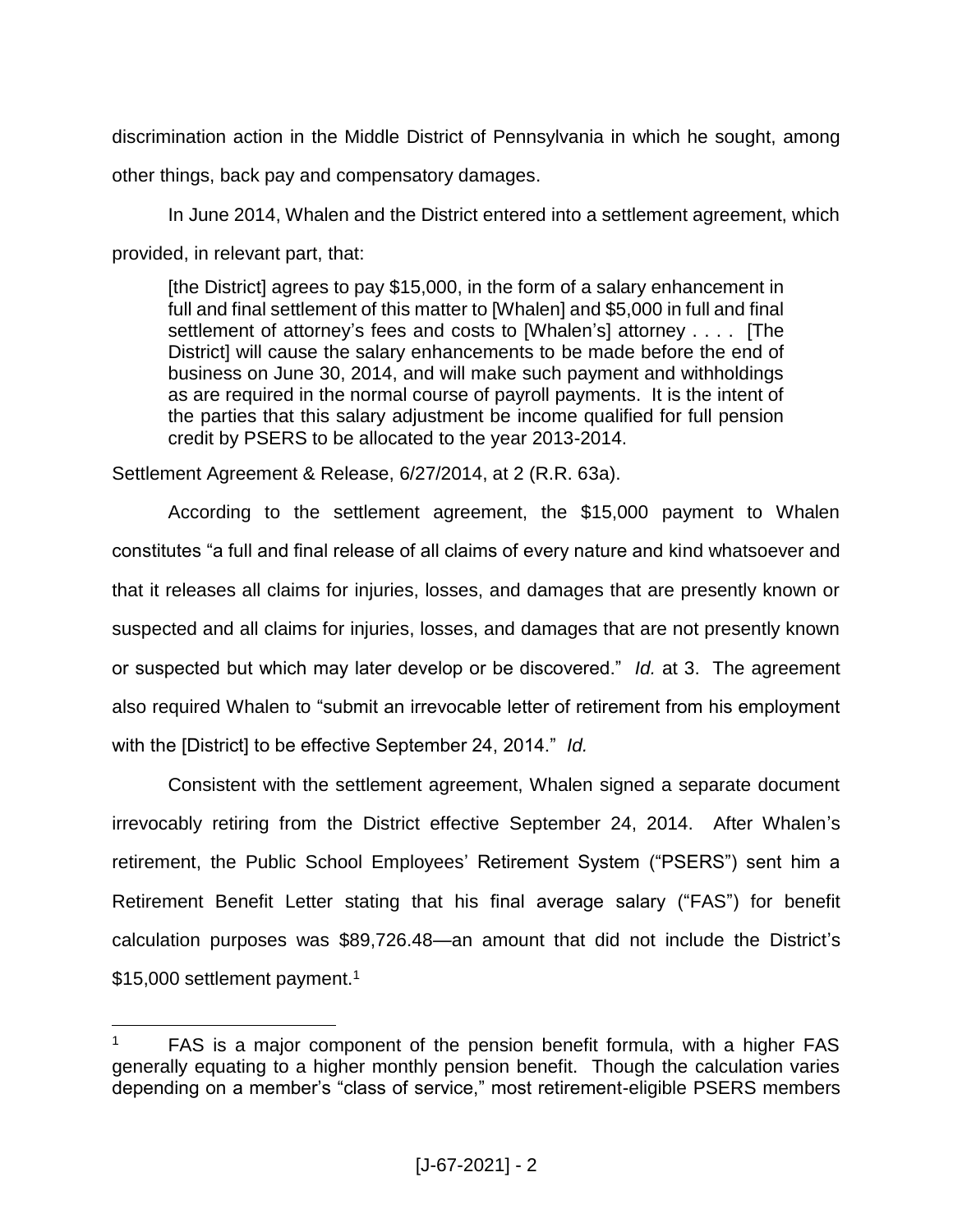Whalen filed a benefit appeal with PSERS, arguing that the \$15,000 payment should have been considered retirement-covered compensation for the 2013-2014 school year, as per the terms of his settlement with the District. PSERS rejected this argument, explaining in a letter that "[t]he \$15,000.00 settlement amounts to a damage award and does not represent your standard salary or back wages and benefits for the period at issue. PSERS cannot recognize a damage award as retirement-covered compensation." Letter, 2/3/2016, at 1 (R.R. 134a).

Whalen then appealed to the Public School Employees' Retirement Board ("Board"), again arguing that the entire settlement amount constituted back pay attributable to a single year (the 2013-2014 school year). According to Whalen, the settlement represented compensation that he would have received but for the District's alleged age discrimination. Thus, Whalen contended that the settlement amount should have been included in his FAS. The Board rejected Whalen's claim, finding that the \$15,000 settlement was not "compensation" as defined by the Retirement Code. "Rather, it was a payment made in exchange for a release of all claims by [Whalen] against the District and was made in conjunction with an irrevocable notice of retirement." Board Decision, 12/6/2019, at 9 (R.R. at 281a).

Reviewing the applicable statutes, the Board explained that the Retirement Code defines FAS to mean "the highest average compensation received as an active member during any three nonoverlapping periods of 12 consecutive months[.]" 24 Pa.C.S. § 8102. "Compensation," in turn, is defined in relevant part to mean "any remuneration received as a school employee excluding reimbursements for expenses incidental to employment and excluding any bonus, severance payments, any other remuneration or other

are entitled to a benefit equal to 2% of their FAS multiplied by the number of years of "credited service." *See Hoerner v. Pub. Sch. Emps.' Ret. Bd.*, 684 A.2d 112, 116 (Pa. 1996).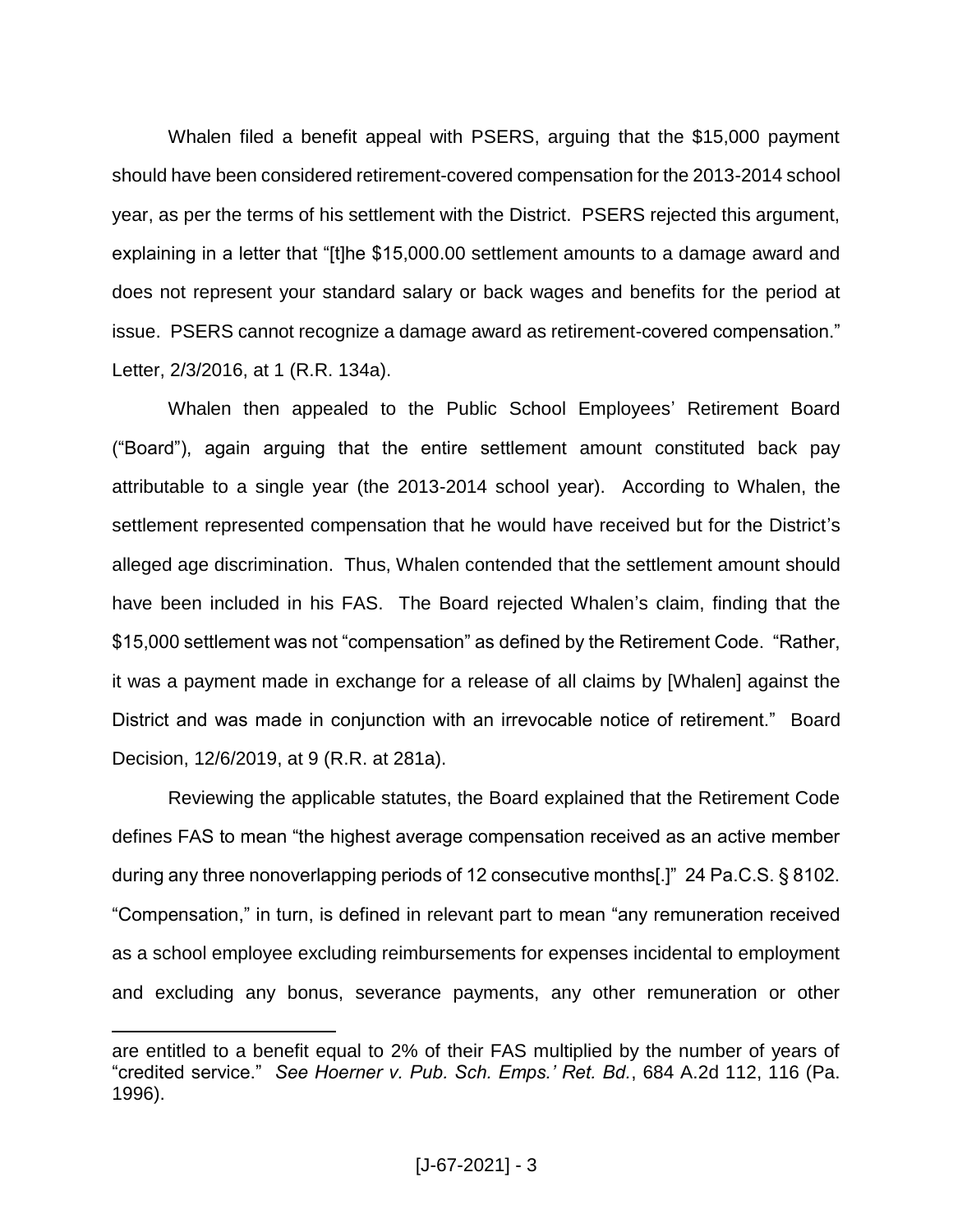emolument received by a school employee during his school service which is not based on the standard salary schedule under which he is rendering service[.]" *Id*. This restrictive definition of compensation reflects "the Legislature's intention to preserve the actuarial integrity of the retirement fund by 'excluding from the computation of employe[e]s' final average salary all payments which may artificially inflate compensation for the purpose of enhancing retirement benefits.'" *Christiana v. Pub. Sch. Emps.' Ret. Bd*., 669 A.2d 940, 944 (Pa. 1996) (quoting *Dowler v. Pub. Sch. Emps.' Ret. Bd*., 620 A.2d 639, 641 (Pa. Cmwlth. 1993)) (cleaned up).

The Board also explained that, while the Retirement Code does not recognize damage awards or settlement payments as "compensation," the Board nevertheless "allows the constructive awarding of such amounts as 'compensation' when ordered by a court for the purpose of upholding a member's contractual rights for a specified period." Board Decision at 9. This allows PSERB members who settle adverse employment actions "to be made whole while ensuring against potential windfalls." *Id.* To have a settlement payment recognized as retirement-covered compensation, the member "must prove that the amount he received represents the actual pay that he would have earned in that school year had the purported adverse employment action not occurred." *Id.* "This policy ensures that PSERS does not erroneously factor into a member's FAS an arbitrary payment that is not based on the member's standard salary schedule under which he is rendering service." *Id.*

The Board ultimately concluded that it was not authorized to include Whalen's \$15,000 settlement in the computation of his FAS given that the Code specifically excludes from the definition of compensation any remuneration "received by a school employee during his school service which is not based on the standard salary schedule under which he is rendering service[.]" 24 Pa.C.S. § 8102; *see* Board Decision at 9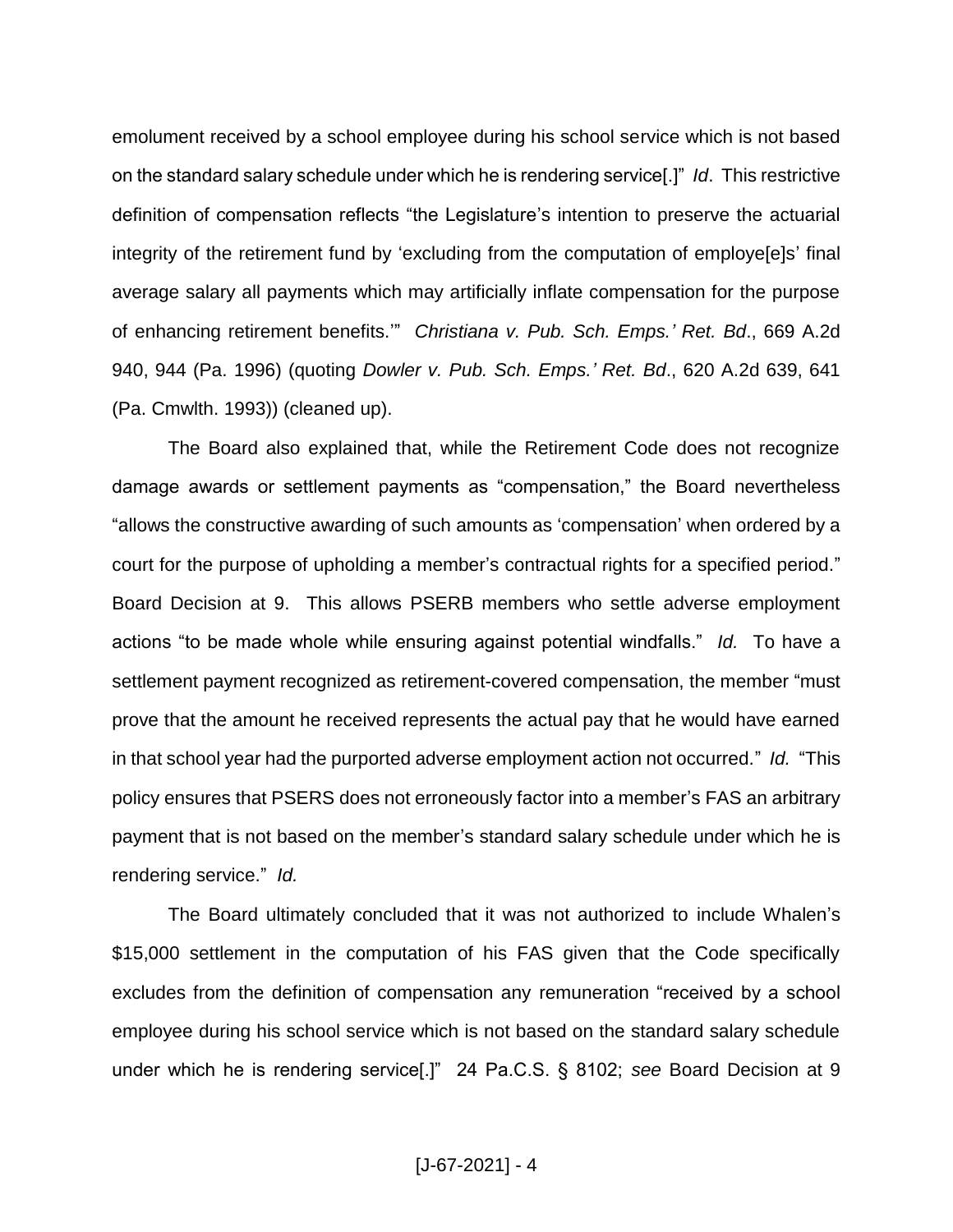("Neither PSERS nor the Board is authorized to recognize a damage award, a settlement payment, a severance payment, or compensation that is not based on the standard salary schedule as creating retirement credit where none is due."). The Board found no support for Whalen's claim that the \$15,000 payment constituted back pay that he should have earned during the 2013-2014 school year. Indeed, the Board emphasized that the settlement agreement did not reference or incorporate a standard salary schedule for Whalen's position. Furthermore, Whalen continued to work for the District for three months following the settlement; yet, the undisputed evidence showed that Whalen's base salary did not increase by \$15,000 during the post-settlement period.

Additionally, although the settlement agreement states that the entire \$15,000 should be "allocated to the year 2013-2014," Settlement Agreement & Release at 2, Whalen himself claimed that the settlement represents wages that he lost during "the final three years of his employment." Board Decision at 9. The settlement agreement also fails to mention "back pay" or "lost wages" at all, and it classifies the \$15,000 payment as a "salary enhancement" being paid as a "full and final settlement" to "effect a compromise of a disputed claim." Settlement Agreement & Release at 2. For these reasons, the Board concluded that "there is no evidence that would indicate the 'salary enhancement' was to be anything other than a one-time payment, outside of [Whalen's] standard salary." Board Decision at 11.

In a unanimous published decision, the Commonwealth Court reversed the Board. The court acknowledged that "PSERS cannot be bound by characterizations of money payments made to a PSERS member pursuant to a private contractual settlement to which it is not a party." *Whalen v. Pub. Sch. Emps.' Ret. Bd.*, 241 A.3d 1242, 1253 (Pa. Cmwlth. 2020) (quoting *Hoerner v. Pub. Sch. Emps.' Ret. Bd.*, 684 A.2d 112, 117 n.10 (Pa. 1996)). Nevertheless, the court opined, "the Board must render a decision on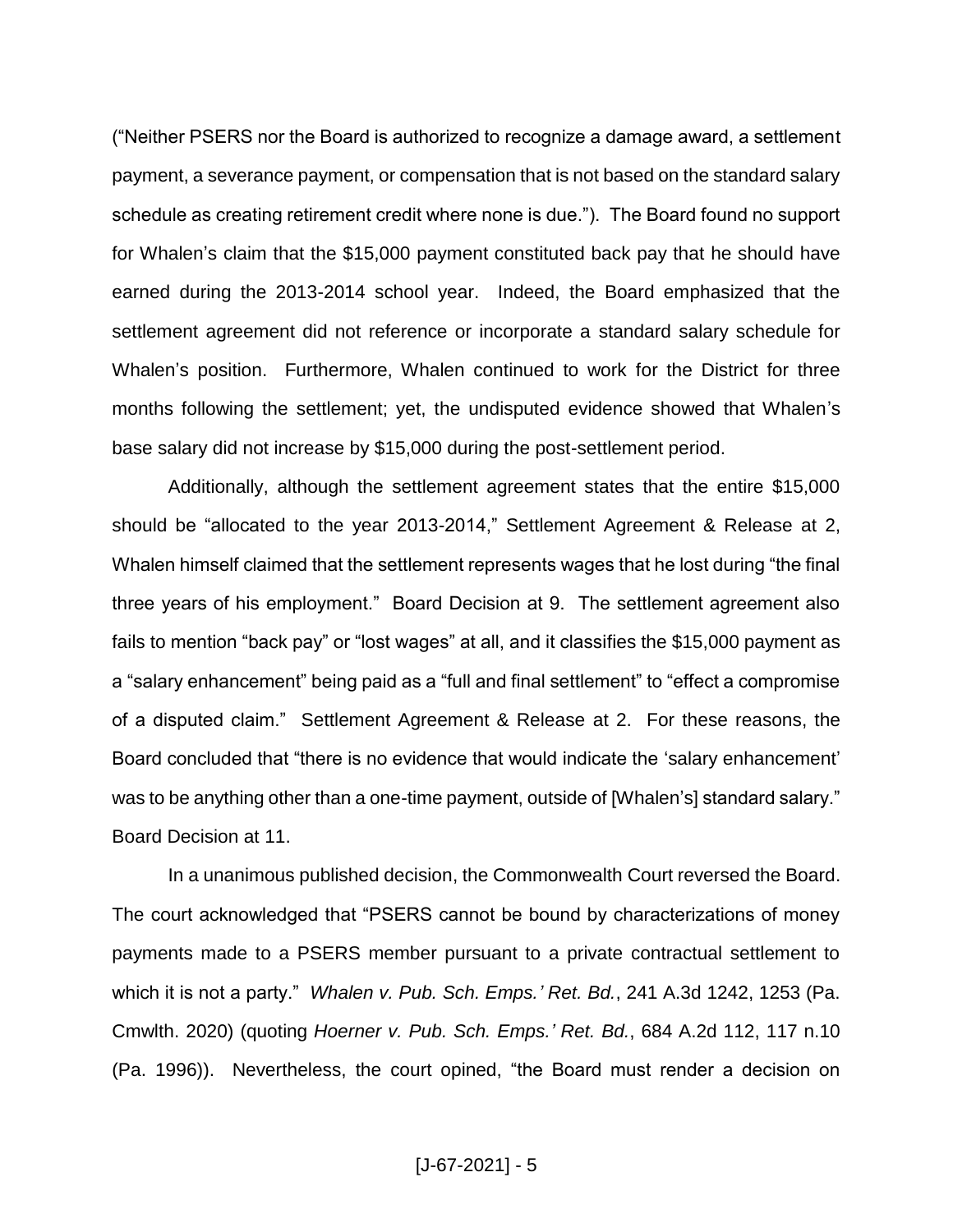whether such payment is [retirement-covered compensation] based on the evidence, and, in doing so, must review the Settlement Agreement to 'ascertain and give effect to the parties' intent.'" *Id*. (quoting *Dick Enterprises, Inc. v. Pa. Dept. of Transp.*, 746 A.2d 1164, 1168 (Pa. Cmwlth. 2000)).

Turning to the instant settlement agreement, the court determined that the document "clearly expresses the parties' intent that the \$15,000.00 payment was a salary enhancement **to resolve Whalen's claim for back pay**, and was to be [retirementcovered compensation]." *Id*. (emphasis in original). The court underscored the unambiguous language in the agreement stating that "[i]t is the intent of the parties that this salary adjustment be income qualified for full pension credit by PSERS to be allocated to the year 2013-2014." *Id*. (quoting the settlement agreement). In the court's view, that provision constitutes "a clear expression of the parties' intent that the payment was what Whalen should have received as part of his salary and, thus, be credited to his pension." *Id.* Accordingly, the court held that the Board erred as a matter of law when it declined to treat Whalen's settlement as retirement-covered compensation.

The Board then petitioned this Court for allowance of appeal, which we granted to consider whether the Commonwealth Court correctly concluded that Whalen's settlement constitutes "compensation" under the Retirement Code. As with all questions of statutory interpretation, this case presents a pure question of law over which our standard of review is *de novo*, and our scope of review is plenary. *Brown v. Levy*, 73 A.3d 514, 517 (Pa. 2013).

Before this Court, the Board continues to maintain that there is no proof that Whalen's \$15,000 settlement represents additional salary that he would have earned during the 2013-2014 school year but for the District's alleged age discrimination. The Commonwealth Court rejected this argument because it believed that "the amount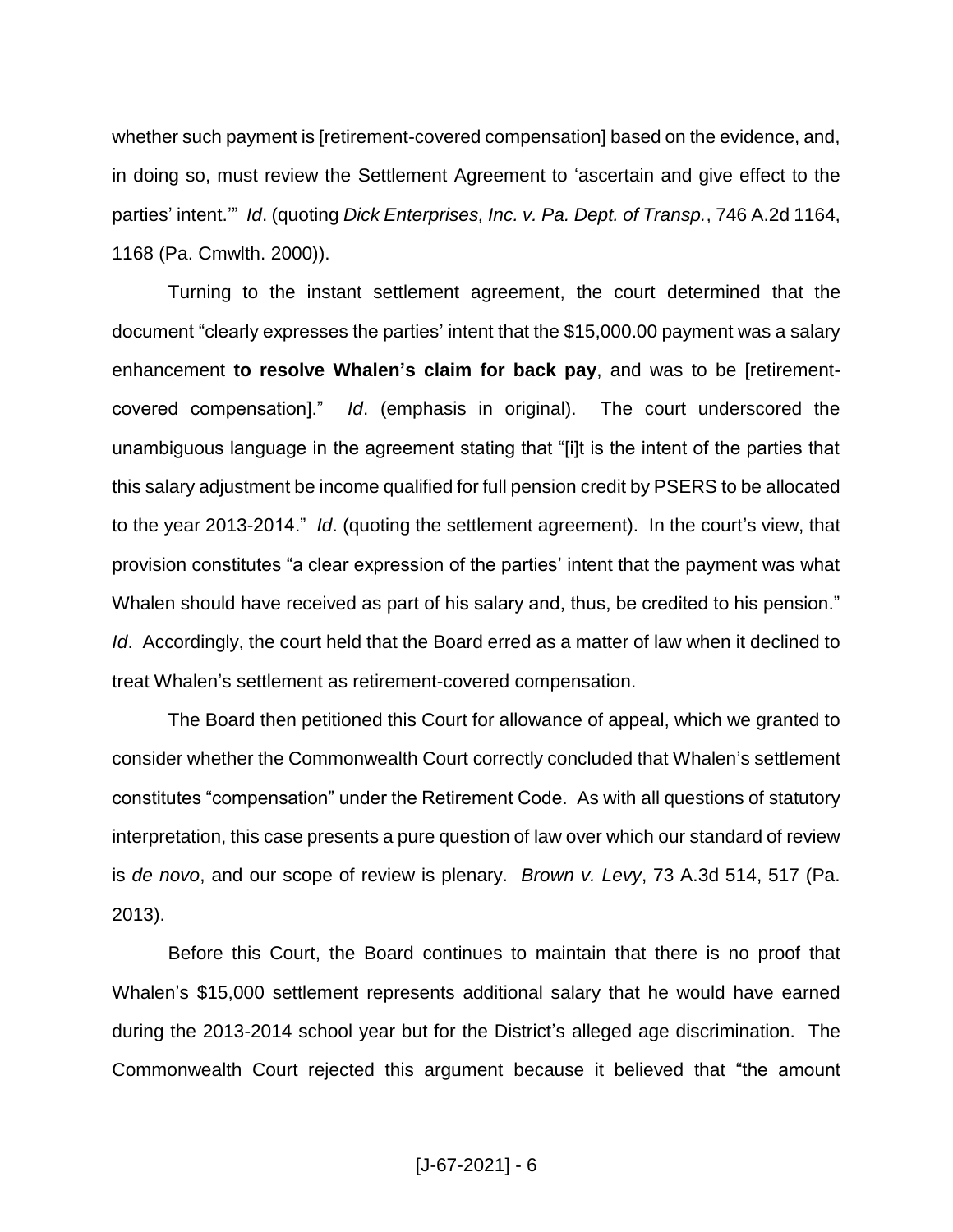Whalen sought was for raises he was not awarded due to alleged age discrimination and, thus, the Settlement Agreement itself is evidence of the amount of actual pay he would have received during the 2013-2014 school year." *Whalen*, 241 A.3d at 1252 (emphasis omitted). According to the Board, however, this approach conflicts with the Retirement Code's definition of "compensation" and with this Court's holding in *Christiana*.

As explained above, the Retirement Code excludes from the definition of "compensation" any "remuneration or other emolument received by a school employee during his school service which is not based on the standard salary schedule under which he is rendering service[.]" 24 Pa.C.S. § 8102. The Board argues that the Commonwealth Court effectively ignored this exclusion when it ordered PSERS to include remuneration that was not based on the District's "standard salary schedule" in Whalen's FAS. *Id*.

As for the intermediate court's theory that the settlement agreement itself establishes the parties' intent to treat the payment as compensation for 2013-2014 school year, the Board emphasizes that "PSERS cannot be bound by characterizations of money payments made to a PSERS member pursuant to a private contractual settlement to which it is not a party." Brief for Board at 38 (quoting *Hoerner*, 684 A.2d at 117 n.10). In the Board's view, it is the Retirement Code's statutory definitions—not the intent of the settling parties—that controls whether remuneration constitutes retirement-covered compensation.<sup>2</sup>

<sup>&</sup>lt;sup>2</sup> The Board alternatively argues that Whalen's settlement was a severance payment, given that the settlement agreement required him to submit an irrevocable letter of retirement from his employment with the District. Because we conclude that the settlement did not constitute "compensation" for other reasons, we do not address that argument today. We simply note for the benefit of those reading this decision in the future that the Retirement Code also explicitly excludes from the definition of "compensation" "any additional compensation contingent upon retirement." *See* 24 Pa.C.S. § 8102 (providing that "compensation" excludes "any bonus, *severance payments*, any other remuneration[,] or other emolument received by a school employee during his school service which is not based on the standard salary schedule under which he is rendering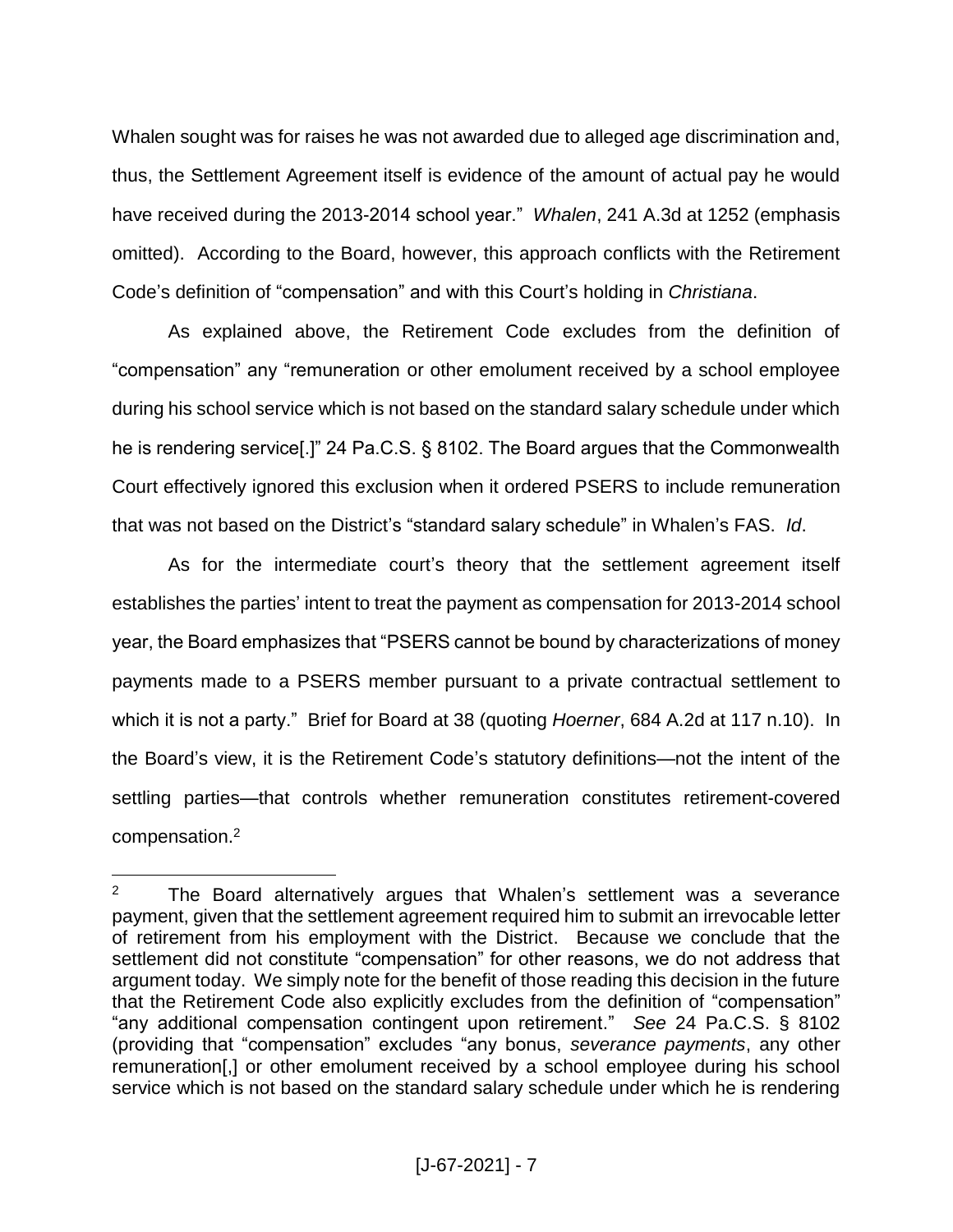Whalen, on the other hand, argues that the nature of the settled claim itself demonstrates that the settlement constitutes "compensation" under the Retirement Code. Brief for Whalen at 16-17 ("Whalen's entire claim, first to the EEOC, and then in his federal lawsuit was to **enforce** the standard salary schedule as it applied to him, by eliminating the invidious effects of the age discrimination he suffered." (emphasis in original)). In other words, Whalen contends that, because his EEOC charge and subsequent civil complaint "expressly claimed back pay entitlement on account of age discrimination," the Board should have assumed that "his salary loss was equivalent to the amount received by [the] agreement." *Id.* at 17. Whalen also underscores that there is no evidence that the settlement gave him a windfall. *Id.*

We are persuaded by the Board's argument that the decision below deviated from the Retirement Code's statutory definition of "compensation" and instead relied on the intent of the parties as reflected in the settlement agreement. While it acknowledged that "PSERS cannot be bound by characterizations of money payments made to a PSERS member pursuant to a private contractual settlement to which it is not a party," *Whalen*, 241 A.3d at 1253 (quoting *Hoerner*, 684 A.2d at 117 n.10), the Commonwealth Court nonetheless deferred unhesitatingly to the text of the settlement agreement. Indeed, the court's analysis hinges entirely on whether the parties *intended* for the \$15,000 payment to be "compensation" under the Retirement Code. The mere fact that the parties' called the \$15,000 payment retirement-covered compensation is irrelevant. "You can call a camel an elephant but that won't make its hump disappear. Labels do not change substance." *Houston Gen. Ins. Co. v. Brock Const. Co.*, 246 S.E.2d 316, 319 (Ga. 1978) (Undercofler, P.J., concurring).

service" (emphasis added)); *id.* (defining severance payments to mean "[a]ny payments for unused vacation or sick leave and any additional compensation contingent upon retirement").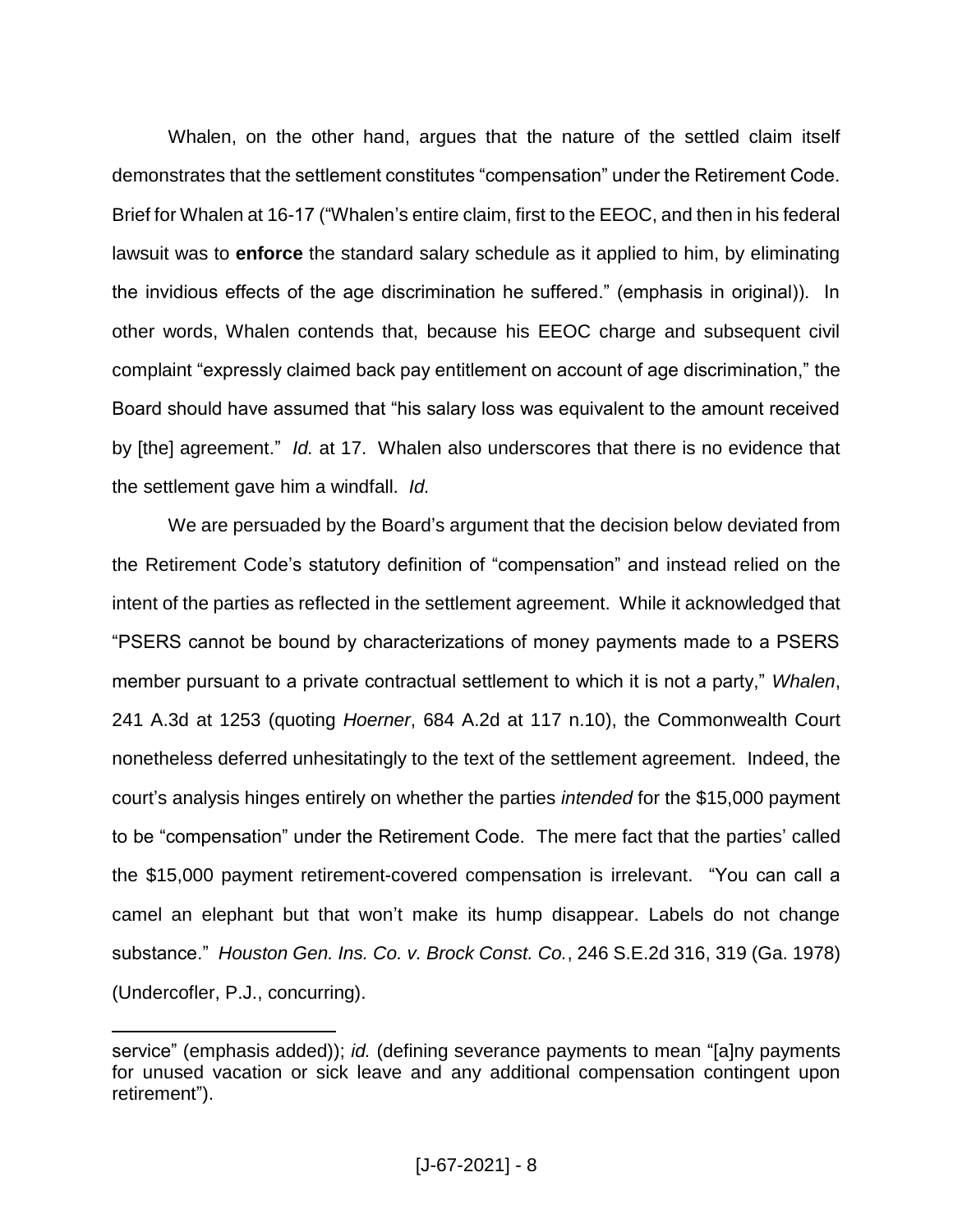In *Christiana v. Public School Employes' Retirement Board*., 669 A.2d 940 (Pa. 1996), for example, our court considered whether tax-sheltered annuities that a school district purchased for its superintendent constituted compensation under the Retirement Code. The retiree in that case, Robert Christiana, received sizable raises during his first three years on the job, increasing his salary from \$58,000 to \$71,000. When Christiana's salary for the 1984-1985 school year was under consideration, members of the School Board worried that additional raises would generate negative publicity given that articles previously had appeared in a local newspaper noting that Christiana's salary at that time exceeded that of Pennsylvania's Governor. Afraid of the public backlash that could accompany further salary increases, the School Board elected to freeze Christiana's salary and purchase a single premium annuity, which Christiana could then use to purchase prior years' seniority pension credit.

The Board ultimately excluded the annuity payments from the calculation of Christiana's FAS. On appeal, the Commonwealth Court held that the Board did not err in excluding the annuity payments. The court found that the record was devoid of any evidence that the compensation package tracked the District's regular and standard yearly compensation practices, particularly those involving Christiana himself over the ten-year term of his employment.

On further appeal, this Court found "substantial evidence in the record to support the Retirement Board's conclusions that the annuity payments were remuneration that was not based on the standard salary schedule for which Christiana was rendering service, and that the \$19,200 payment was a severance payment." *Id.* at 946. Thus, we concluded that "the annuity payments were properly excluded from the computation of Christiana's final average salary." *Id.* In so holding, we emphasized that "[t]he restrictive definitions of compensation under the Retirement Code and regulations reflect the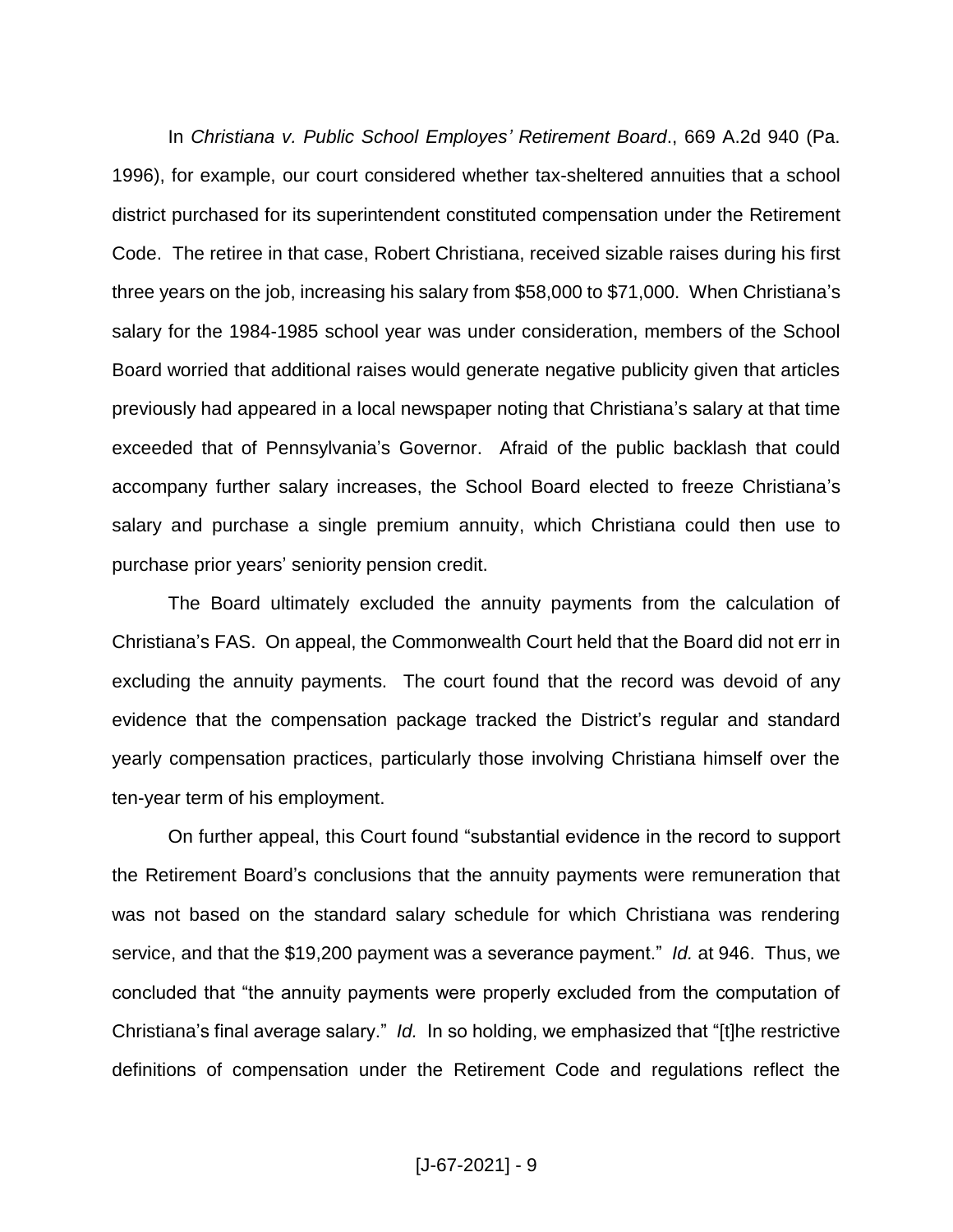Legislature's intention to preserve the actuarial integrity of the retirement fund by excluding from the computation of employees' final average salary all payments which may artificially inflate compensation for the purpose of enhancing retirement benefits." *Id*. at 944 (quoting *Dowler v. Pub. Sch. Emps.' Ret. Bd*., 620 A.2d 639 (Pa. Cmwlth. 1993)) (cleaned up).

As we explained in *Christiana*, the Board has a duty to "ensure the actuarial soundness of the retirement fund" by "exclud[ing] nonregular remuneration, nonstandard salary, fringe benefits, bonuses, and severance payments from inclusion as compensation under the Retirement Code."<sup>3</sup> *Christiana*, 669 A.2d at 945. Yet, under the Commonwealth Court's holding below, an employer and employee could agree to bind the retirement system to pay out a higher benefit than anticipated without an opportunity for the system to evaluate whether the amount legitimately represents retirement-covered compensation. This approach ignores our Court's observation in *Christiana* that the restrictive definitions of "compensation" set forth in the Retirement Code were an intentional effort on the part of the General Assembly to exclude from an employee's final average salary any payments outside of the employee's standard salary schedule designed to artificially inflate the employee's retirement benefits. *Christiana*, 669 A.2d at 944.

Here, the Board had ample reason to conclude that Whalen's \$15,000 settlement did not constitute retirement-covered compensation. For one thing, the settlement

 $3$  To hold otherwise could potentially allow employers to inflate an employee's FAS artificially. Imagine, for example, that a teacher who is approaching retirement has a valid legal claim against her school district and is willing to settle the claim for \$50,000. The district could, in theory, make a low settlement offer—say, \$25,000—but agree to call the payment retirement-covered compensation and attribute it to a single year, thus inflating the teacher's future retirement benefits. This would essentially shift part of the district's liability onto the already-burdened pension system. This is why the Board has an independent duty to exclude nonstandard payments like bonuses and severance payments from inclusion as retirement-covered compensation.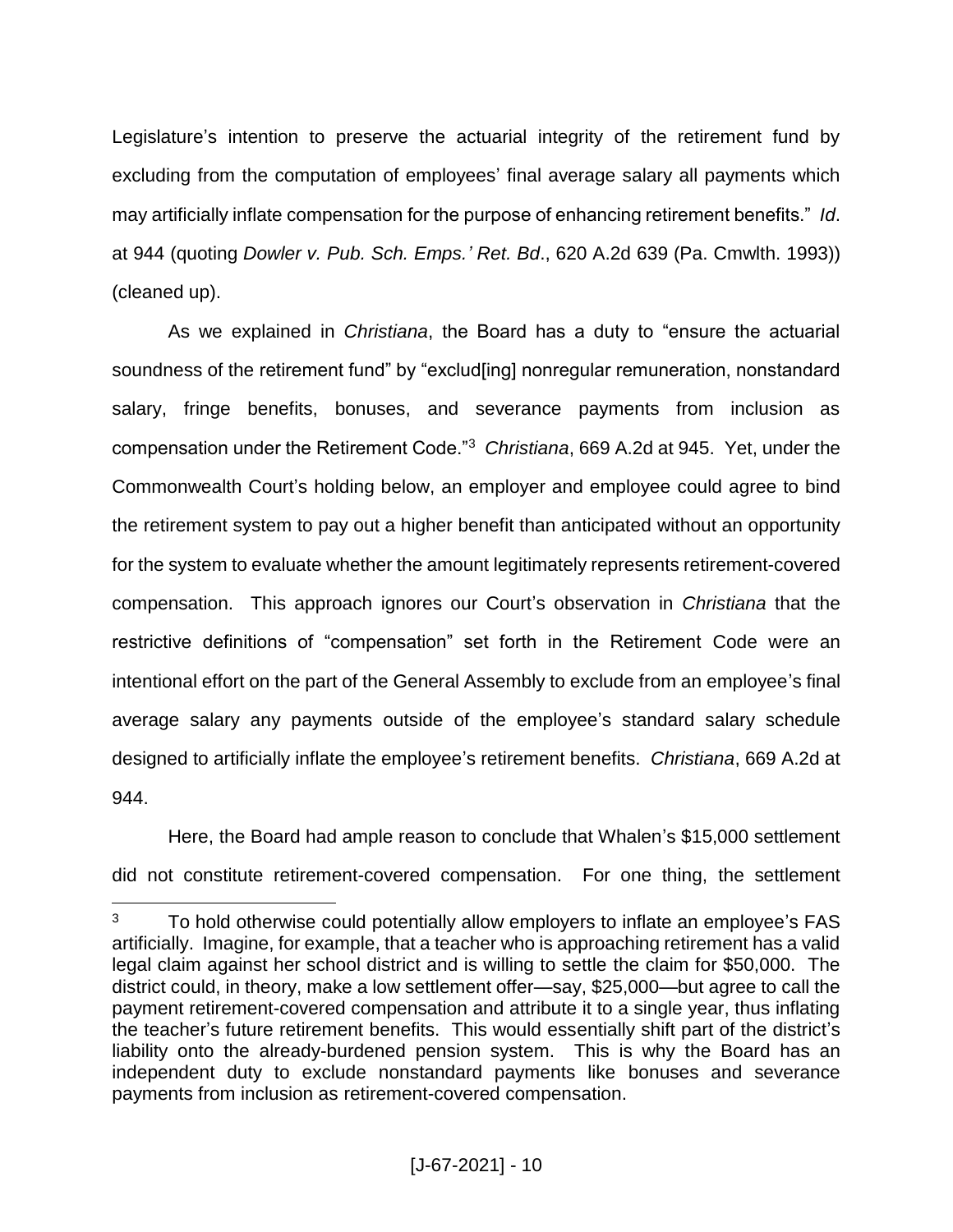agreement itself states that the \$15,000 payment is a "salary enhancement" to be paid as a "full and final settlement" and "to effect a compromise of a disputed claim." Settlement Agreement & Release at 2. But the agreement fails to mention when the "salary enhancement" was earned, which makes it impossible for PSERS to treat the payment as "compensation" even if it wanted to do so. *See* 22 PA. CODE § 211.2(b) ("For final average salary purposes, retirement-covered compensation is credited in the school year in which it is *earned*, not paid." (emphasis added)). And even though Whalen claims that the settlement represents the wages he lost during "the final three years of his employment" (which would be the 2011-2012, 2012-2013, and 2013-2014 school years), the settlement agreement nevertheless states that the entire payment should "be allocated to the year 2013-2014." Settlement Agreement & Release at 2.

More importantly, the agreement does not reference or incorporate a standard salary schedule—neither the schedule that Whalen was on nor the one he would have been on absent the District's alleged discrimination—and Whalen has not produced such a schedule during this litigation. This is crucial, because the Code explicitly excludes from the retirement calculation any remuneration not based on the employee's standard salary schedule. *See* 24 Pa.C.S. § 8102 (excluding from the definition of compensation "any bonus, severance payments, [or] any other remuneration or other emolument received by a school employee during his school service which is not based on the standard salary schedule under which he is rendering service"). The Commonwealth Court disregarded this exclusion when it ordered PSERS to include in Whalen's FAS remuneration that could not possibly have been consistent with the District's standard salary schedule.<sup>4</sup>

<sup>&</sup>lt;sup>4</sup> Even though the District's salary schedules are not part of the certified record before us, we know that Whalen did not receive a \$15,000 annual raise, because he continued to work for the District for three months after the settlement, while nonetheless continuing to receive his same, pre-settlement salary. Had the \$15,000 settlement payment been standard salary for Whalen for the 2013-2014 school year, there would